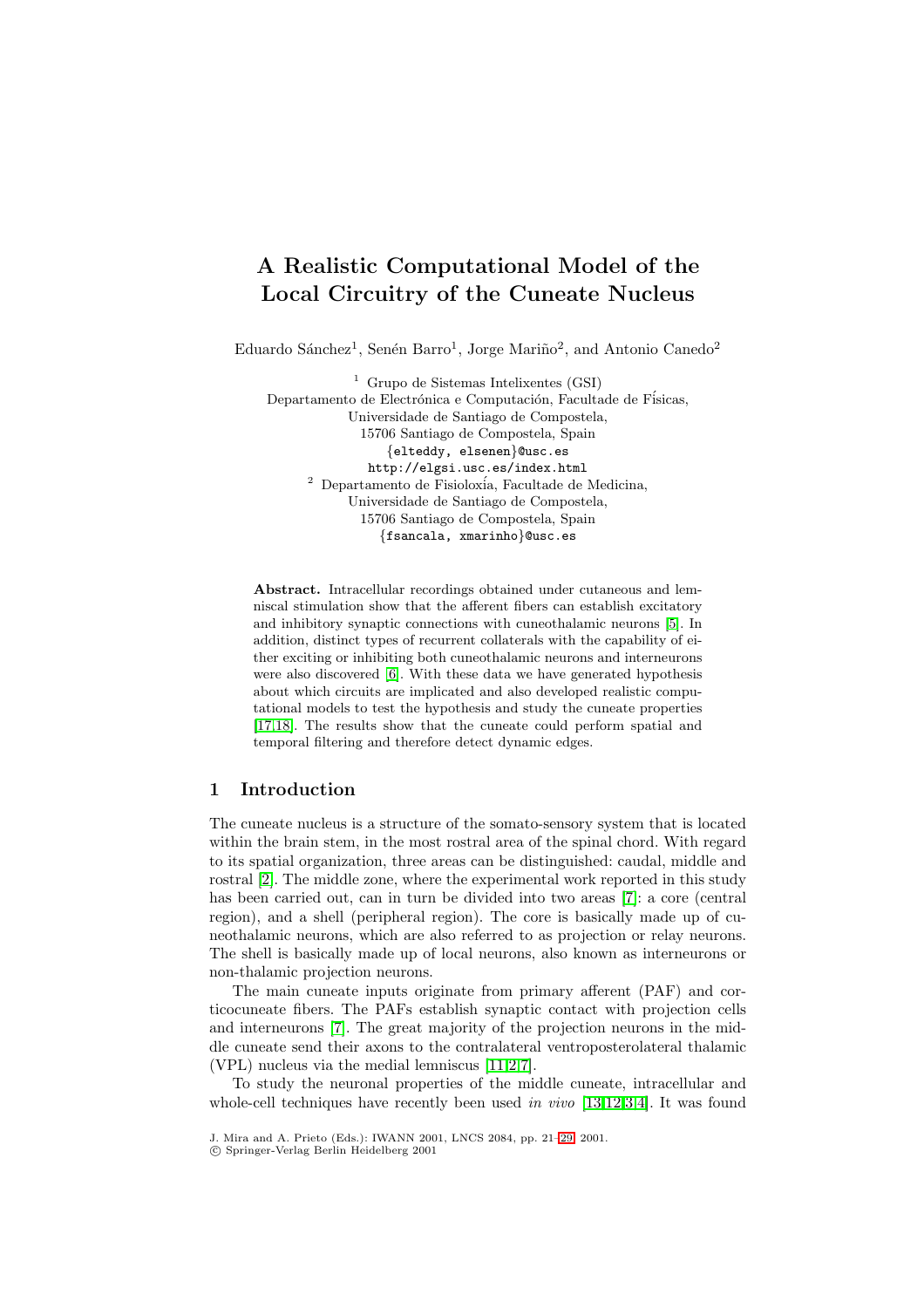that cuneothalamic neurons possess two modes of activity: oscillatory and tonic [\[4\]](#page-7-0). During deep anaesthesia, the cuneothalamic neurons show oscillatory bursting activity. This behavior changes to the tonic mode when injecting depolarizing currents or stimulating the peripheral receptive fields. A low-threshold calcium current  $(I_T)$  and a hyperpolarization-activated cation current  $(I_h)$  have been postulated to explain the bursting mode of activity [\[4\]](#page-7-0). All these data were considered to develop realistic computational models of the cuneate neurons [\[15,16\]](#page-8-0).

In this paper we shifted our focus to provide a model of the local circuitry of the cuneate. The presentation is organized as follows: (1) a brief description of the experimental methods, (2) a summary of the results, (3) an explanation of the hypothesis derived by these data, (4) a description of the computational model, (5) the simulation results, and (6) a final discussion.

## **2 Experimental Methods**

All experiments conformed to Spanish guidelines (BOE 67/1998) and European Communities council directive (86/609/EEC), and all efforts were made to minimize the animals used. Data were obtained from cats  $(2.3-4.5 \text{ kg})$ , which were anesthetized ( $\alpha$ -cloralosa, 60 mg/Kg, i.p.), paralyzed (Pavulon, 1 mg/ kg/h, i.v) and placed under artificial respiration [\[4\]](#page-7-0).

Cuneothalamic projection cells were identified as antidromically activated by medial lemniscus stimulation according to standard criteria, including the collision test as well as confirmation that the critical interval in the collision was not due to soma refractoriness [\[4\]](#page-7-0). For cutaneous stimulation, a plate of 20mmx5mm was specifically designed to place 6 electrode pairs. Electrodes were 3 mm separated from each other. With this organization a total length of 15 mm could be stimulated, which its beyond the average size of the cutaneous receptor fields.

#### **3 Experimental Results**

Experiments were performed to analyze neural responses under cutaneous and lemniscal stimulation. In the former case, we are looking for primary afferent effects. In the later case, we are interested in recurrent collateral influences.

1. Cutaneous stimulation

Stimulation over the center of a cuneothalamic receptive field originates excitatory postsynaptic potentials (Fig. [1\)](#page-2-0). After stimulation of points located far away from the center, inhibitory postsynaptic potentials were found.

2. Lemniscal stimulation

This kind of protocol has induced cuneothalamic responses that consist on a pair of spikes. The first one appears to be an antidromic spike. The second one is clearly synaptic. The explanation can be found on the existence of recurrent collaterals from neighbour neurons that were previously activated by the lemniscal stimulation.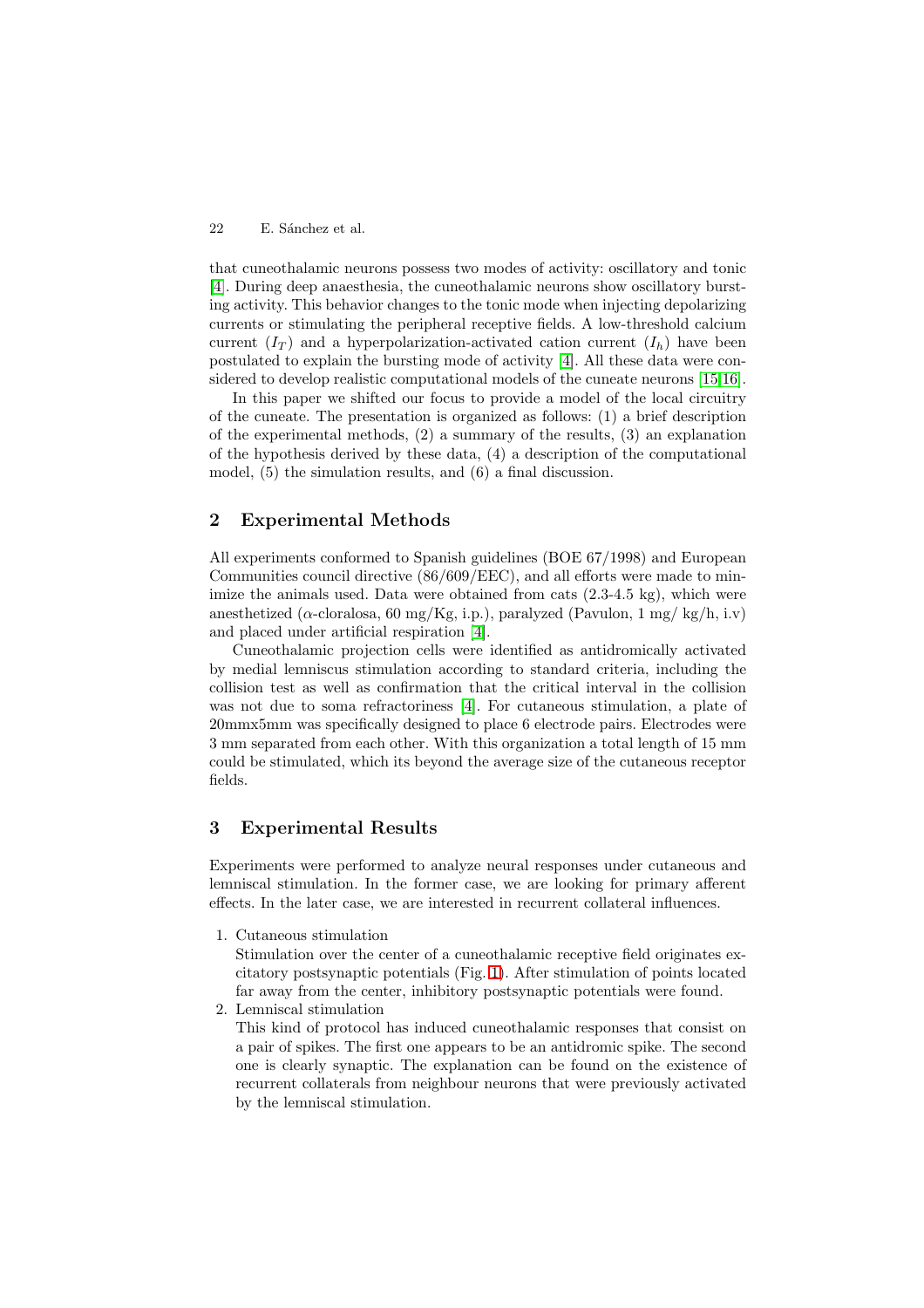<span id="page-2-0"></span>

**Fig. 1.** Recordings under cutaneous stimulation. In the upper part, a drawing pictures the stimulation points in the cat's pow. In A, excitatory responses with lowest latency and stimulation intensity (T) are shown. In points B and C, higher stimulation (2T in B; 3T in C) is required to obtain a similar response, although with higher latency. D and E show inhibitory-excitatory sequences. Finally, point F, in the periphery, shows only inhibitory responses under stimulation. In G, we show the antidromic identification (adapted from Canedo and Aguilar, 2000a).

Lemniscal stimulation can also induce inhibition over cuneothalamic neurons (Fig. [2\)](#page-3-0). The inhibition response appears after the antidromic spike and can be explained based on the existence of inhibitory recurrent collaterals between cuneothalamic neurons.

#### **4 Some Hypothesis**

The experimental data shown above is the basis of the following hypothesis:

- **–** Afferent excitation and inhibition. If cuneothalamic neurons have centersurround receptive fields, the cuneate can detect edges. This functional feature can be found also in other sensory systems.
- **–** Recurrent lateral inhibition. This mechanism allows a neuron to inhibit the response of less activated neighbours. This effect is only observed over neigh-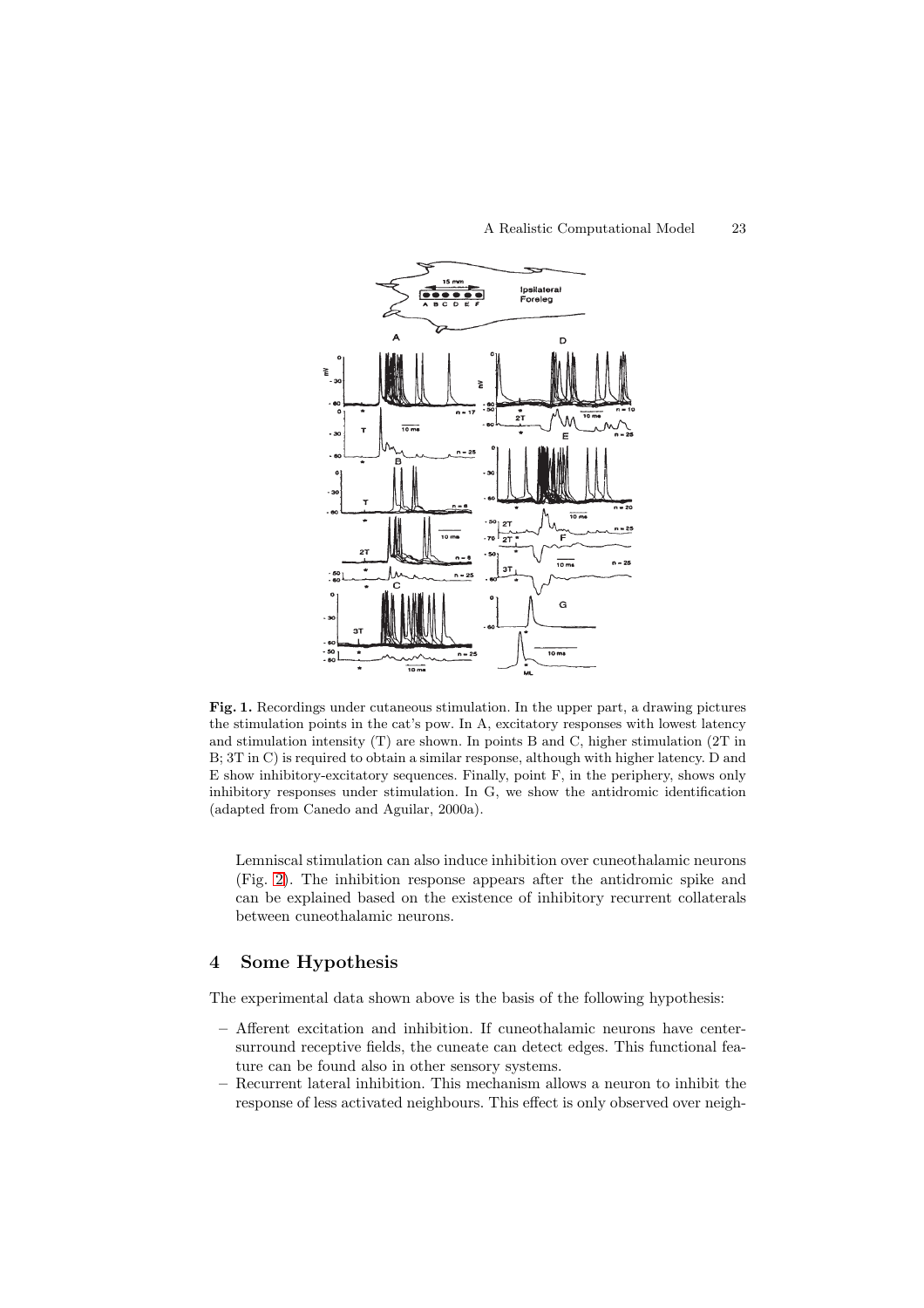<span id="page-3-0"></span>bour cells with non-overlapped receptive fields. In this way, only neurons with higher afferent input in a certain region are finally activated.

**–** Recurrent lateral excitation. Its function could be to synchronize the activity of neighbouring cells with overlapped receptive fields. In this way, a focus of activity would be generated to improve both signal localization and signal quality.

## **5 The Computational Model**

#### **5.1 Neuron Level**

The multi-compartmental approach was used to model the neurons [\[14\]](#page-8-0). The membrane potential for each compartment is computed by using the following expression:

$$
C\frac{\partial V}{\partial t} = -I_m - I_{syn} - I_{inject} - \frac{(V'-V)}{R'_a} - \frac{(V''-V)}{R''_a} \tag{1}
$$

where C is the membrane capacitance,  $I_m$  the sum of the ionic currents,  $I_{sun}$  the synaptic current  $I_{inject}$  the electrical stimulation,  $R_a$  the axial resistance, and  $\frac{(V'-V)}{R'_a}$  and  $\frac{(V''-V)}{R''_a}$  denotes the axial current between each compartment and its adjacent ones.

We have used the following compartments and ionic currents:



**Fig. 2.** Recordings under lemniscal stimulation and possible effects of inhibitory recurrent connections. In A, the antidromic identification is shown. In B, an appropriate level of stimulation at the medial lemniscus can induce an inhibition with a rebound that generates spike (lower picture in B) (Adapted from Canedo et al., 2000b).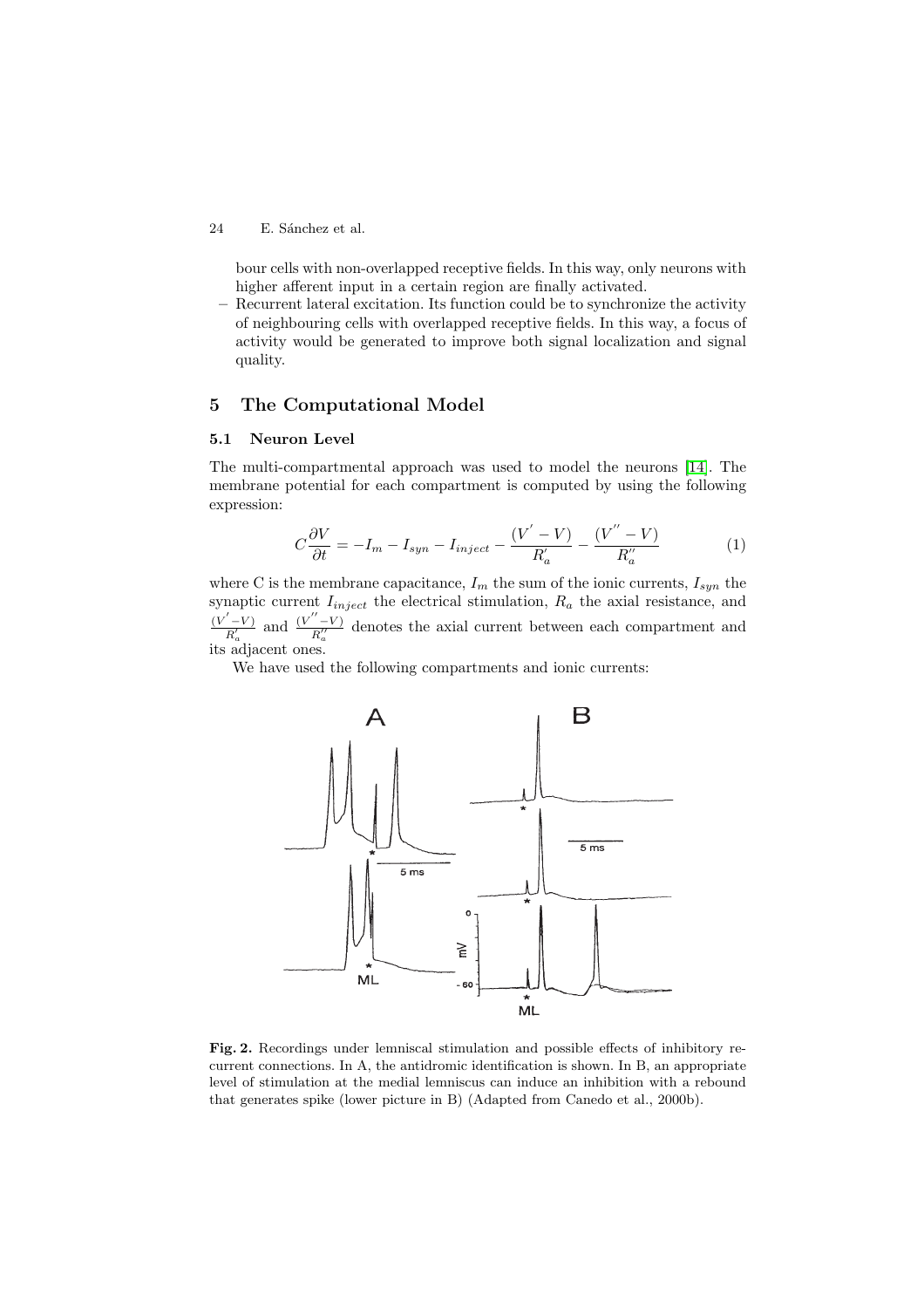- **–** Primary afferents. Two compartments for soma and axon. The membrane current is the sum of a fast sodium current and a delayed rectifier potassium current. Therefore,  $I_m = I_{Na} + I_K$ .
- **–** Cuneothalamic cells. Three compartments for soma and two dendritic branches. The most remarkable ionic channels are a high-threshold calcium current  $I_L$ , a calcium-activated potassium current  $I_{ahp}$ , a hyperpolarizationactivated cationic current  $I<sub>h</sub>$ , and a low-threshold calcium current  $I<sub>T</sub>$ .
- **–** Interneurons. Three compartments for soma, axon and dentritic tree. The ionic currents are very similar to those dicussed for cuneothalamic cells with two major differences: (1) a new slow potassium current  $I_A$ , and (2) the substitution of  $I_{ahp}$  with other calcium-dependent potassium current  $I_C$ .

#### **5.2 Membrane Level**

All ionic currents were described by following the Hodgkin-Huxley model [\[9\]](#page-8-0). The mathematical description of all this currents can be found in [\[17,19\]](#page-8-0).

#### **5.3 Synaptic Level**

To describe the conductance associated with the synaptic current we have used the alpha function. This conductance is the reasonable of generating postsynaptic potentials after the activation of dendritic receptors by appropriate neurotransmitters [\[10\]](#page-8-0). The mathematical expression is:

$$
g_{syn}(t) = \alpha \frac{t - t'}{\tau} e^{-\frac{t - t' - \tau}{\tau}}
$$
\n<sup>(2)</sup>

where  $\alpha$  is a constant, t' the initial time, and  $\tau$  the time constant. The synaptic conductance value will be zero if the presynaptic potential is less than a certain threshold and it will be equal the alpha function above such threshold. The threshold represents the amount of neurotransmitter needed to activate the postsynaptic receptors.

The conductance value  $g_{syn}$  determines the dynamics and the value of the synaptic current  $I_{syn}$ :

$$
I_{syn}(t) = g_{syn}(t)(V - V_{syn})
$$
\n(3)

where  $V_{syn}$  denotes the resting potential of the postsynaptic membrane. In our model we introduce both excitatory and inhibitory connections. We assume the later being glutamatergic and the former being gabaergic. The excitatory connections are modeled by setting  $V_{syn}$  to a positive value. The inhibitory connections are setting to a negative value.

#### **5.4 Simulation Tools**

For the simulations we have used Neuron. The simulation uses an integration method developed by Hines [\[8\]](#page-7-0), which it is a fast procedure that optimizes performance by combining the advantages of Crank-Nicholson and Euler methods. The machine used for the simulations was a PC with a 600 Mhz Pentium III processor.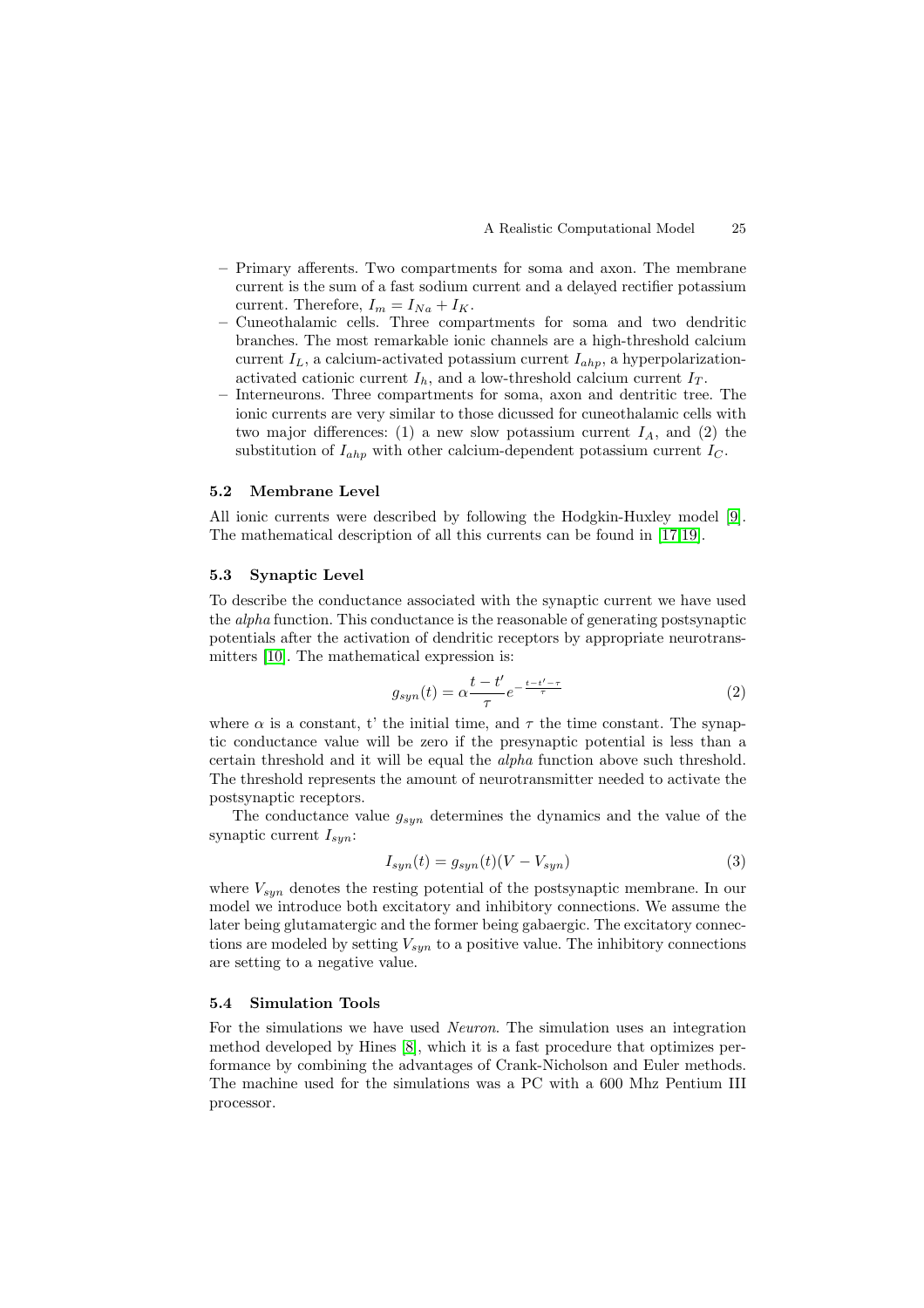

**Fig. 3.** Lemniscal stimulation and the effect of the inhibitory recurrent connections.

#### **6 Simulation Results**

We have developed two different circuits. The first one was used to validate th circuit with some experimental data. This circuit was implemented with 2 cuneothalamic projection neurons, 4 interneurons and 7 sensory receptors. With this configuration we can describe the complete receptive fields of both cuneothalamic cells. We only present here the simulation that shows the dynamics of the inhibitory recurrent collaterals under lemniscal stimulation. We have applied a 2 ms pulse and observe the response of two projection cells that show inhibitory recurrent connections between them. These connections were configured with a constant time  $\tau=3$ , maximum synaptic conductance  $g_{\sin}^{max}=0.1$  and synaptic potential  $V_{sun}$ =-90. These values were adjusted to obtain the most similar response between the simulations and the experimental data. Figure 3 shows the neuronal activity after stimulation in t=15ms. Current stimulation initially generates an antidromic spike and, afterwards a synaptic induced inhibition. This inhibition induces an hyperpolarization that activates the cationic current  $I_h$ , which in turns depolarizes the membrane and, finally, triggers the activation of a low-threshold calcium current  $I_T$ . The calcium potential generates a sodium spike. We believe that this mechanism can explain the experimental data.

In the second circuit we have developed a simplified cuneate with 7 cuneothalamic neurons and 14 sensory receptors. To simplify the computational cost we have replaced the interneurons with appropriate inhibitory gabaergic connections over the cuneothalamic neurons. The connections were set up in such a way that the contribution of the inhibitory periphery is more than the contribution of the excitatory center. We have analyzed in other simulations not shown here, that this is the only configuration that allows edge detection. In Fig. [4](#page-6-0) we show the circuit and the stimulus chosen to test it. Receptors R6 and R7 were activated less than the others. What we get is that only Ct1 was activated. Although Ct4 shows a strongest postsynaptic activity than its neighbours, its activity is not higher enough to elicit response. This behaviour can be explained by the effect of the recurrent lateral inhibition exerted from Ct1 over its neighbours. With such a configuration, the cuneate would be able to detect the most significant events that appear in the environment.

And finally we want to introduce a new temporal filtering mechanism as a hypothesis. By considering some experimental evidence we believe that autoinhibitory connections can exist in the cuneate and it can perform a type of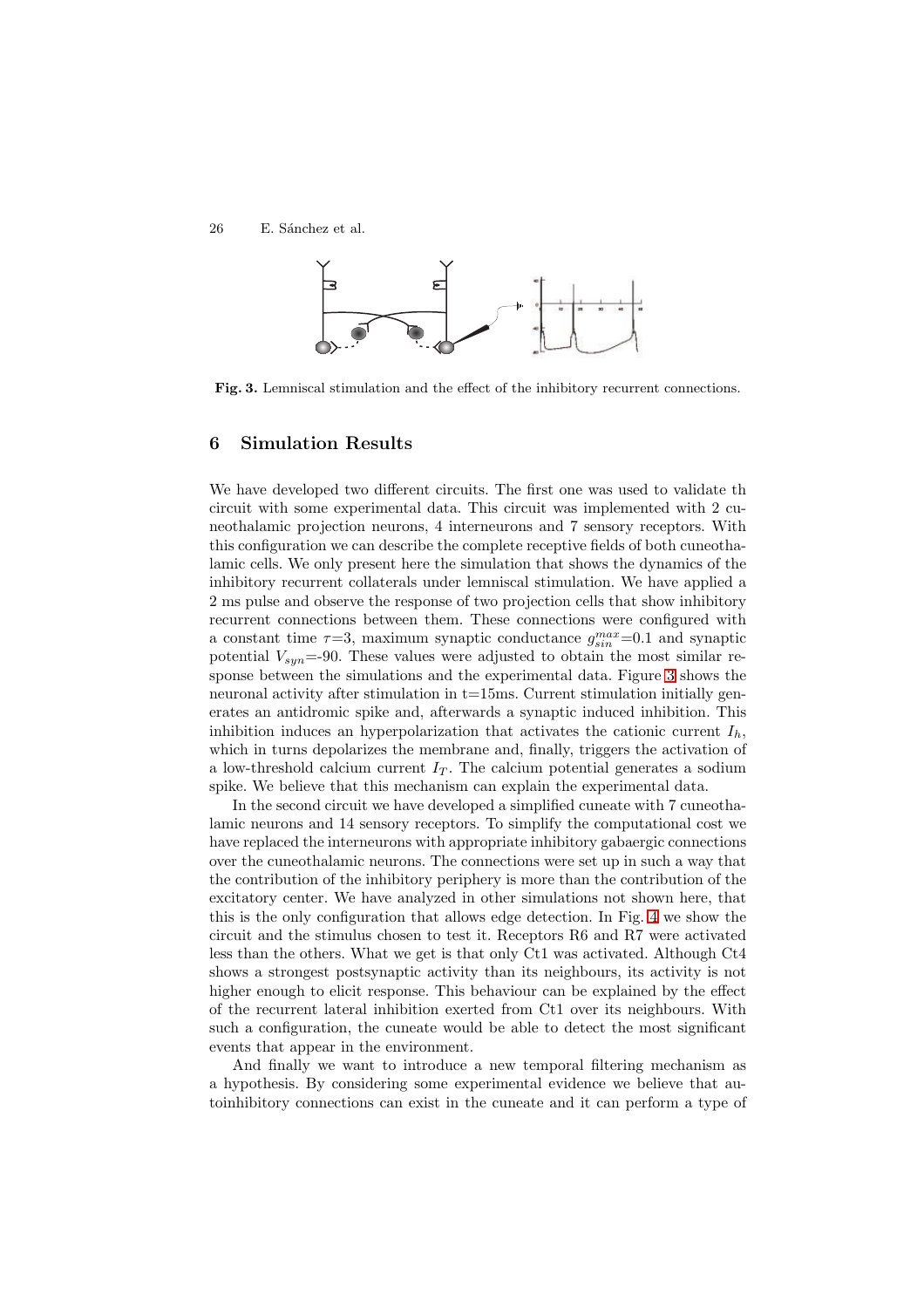<span id="page-6-0"></span>

**Fig. 4.** Maximum edge detection. The concurrent activity of both afferent and recurrent connections permits the detection of the maximun edge in the left side of the stimuli.

temporal filtering process. What would happen if we integrate such a mechanism within the circuitry developed so far (Fig. 4)? The results are shown in Fig. [5,](#page-7-0) in which we have used a uniform stimulus. We observe that edge detection is performed first and, after a certain time interval, the cuneothalamic neurons stop firing. If the stimulus persists, the neurons enter in an oscillatory cycle that could serve as a pattern to signal that no relevant change is present in the environment.

## **7 Discusion**

The main idea behind this study is that the cuneate performs a basic preprocessing of afferent input signals that consists on detecting changes from the outside. Detecting the edges of an stimulus is an example of detecting stimuli with different intensity patterns applied over the skin. The maximum edge detection is an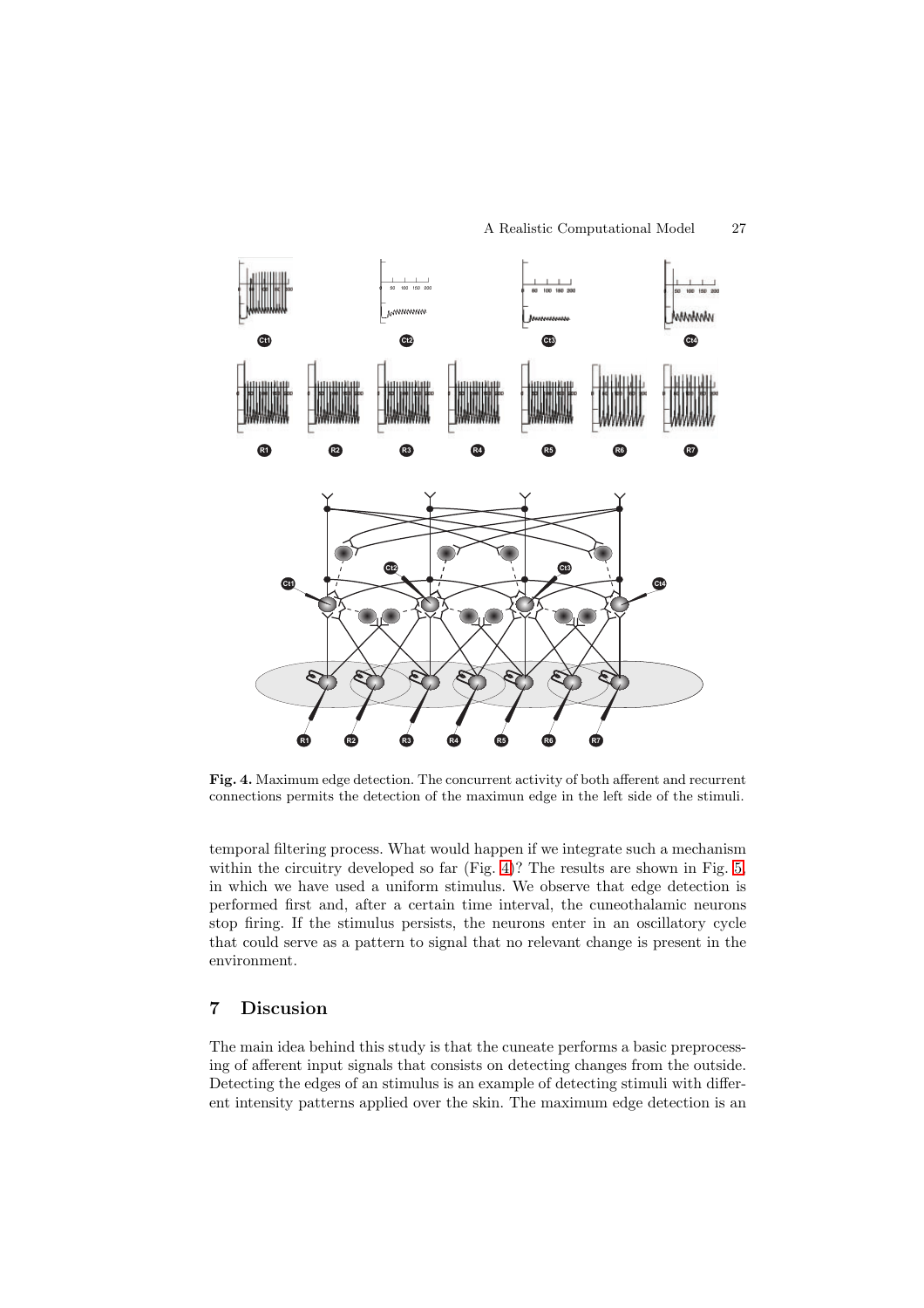<span id="page-7-0"></span>

**Fig. 5.** Temporal filtering and response of cuneothalamic neurons under a persistent stimulus with large surface. The new circuit can detect edges and the temmporal filtering mechanism is the responsible of generating oscillatory activity to signal the presence of a persitent stimuli.

example of detecting differences between selected edges. Detection of dynamic activity is an example of detecting changes in time. All these functional features reinforce the idea that the nervous system is designed to detect changes in the environment and to discard those signals that do not contribute with relevant information [1].

# **Acknowledgments**

We would like to thank to **Laboratorios de Neurociencia y Computación neuronal (LANCON)**, the environment in which this work has been developed.

# **References**

- 1. Barlow H. B.: The coding of sensory messsages. In "Current problems in animal behaviour". Cambridge University Press. Thorpe W. H. and Zangwill O. L. (Eds.) (1961) 330–360
- 2. Berkley Karen J., Badell Richard J., Blomqvist A., Bull M.: Output Systems of the Dorsal Column Nuclei in the cat. Brain Research Review. Vol. 11 (1986) 199–225
- 3. Canedo, A.: Primary motor cortex influences on the descending and ascending systems. Progress in Neurobiology. Vol. 51 (1997) 287–335
- 4. Canedo A., Martinez L., Mariño J.: Tonic and bursting activity in the cuneate nucleus of the chloralose anesthetized cat. Neuroscience. Vol. 84 **2** (1998) 603–617
- 5. Canedo A., Aguilar J.: Spatial and cortical influences exerted on cuneothalamic and thalamocortical neurons of the cat. European Journal of Neuroscience. Vol. 12 **2** (2000) 2513–2533
- 6. Canedo A., Aguilar J., Mariño J.: Lemniscal recurrent and transcortical influences on cuneate neurons. Neuroscience. Vol. 97 **2** (2000) 317–334
- 7. Fyffe Robert E., Cheema Surindar S., Rustioni A.: Intracelular Staining Study of the Feline Cuneate Nucleus. I. Terminal Patterns of Primary Afferent Fibers. Journal of Neurophysiology. Vol. 56. **5** (1986) 1268–1283
- 8. Hines M.: A program for simulation of nerve equations with branching geometries. International Journal of Biomedical Computation. Vol. 24 (1989) 55–68